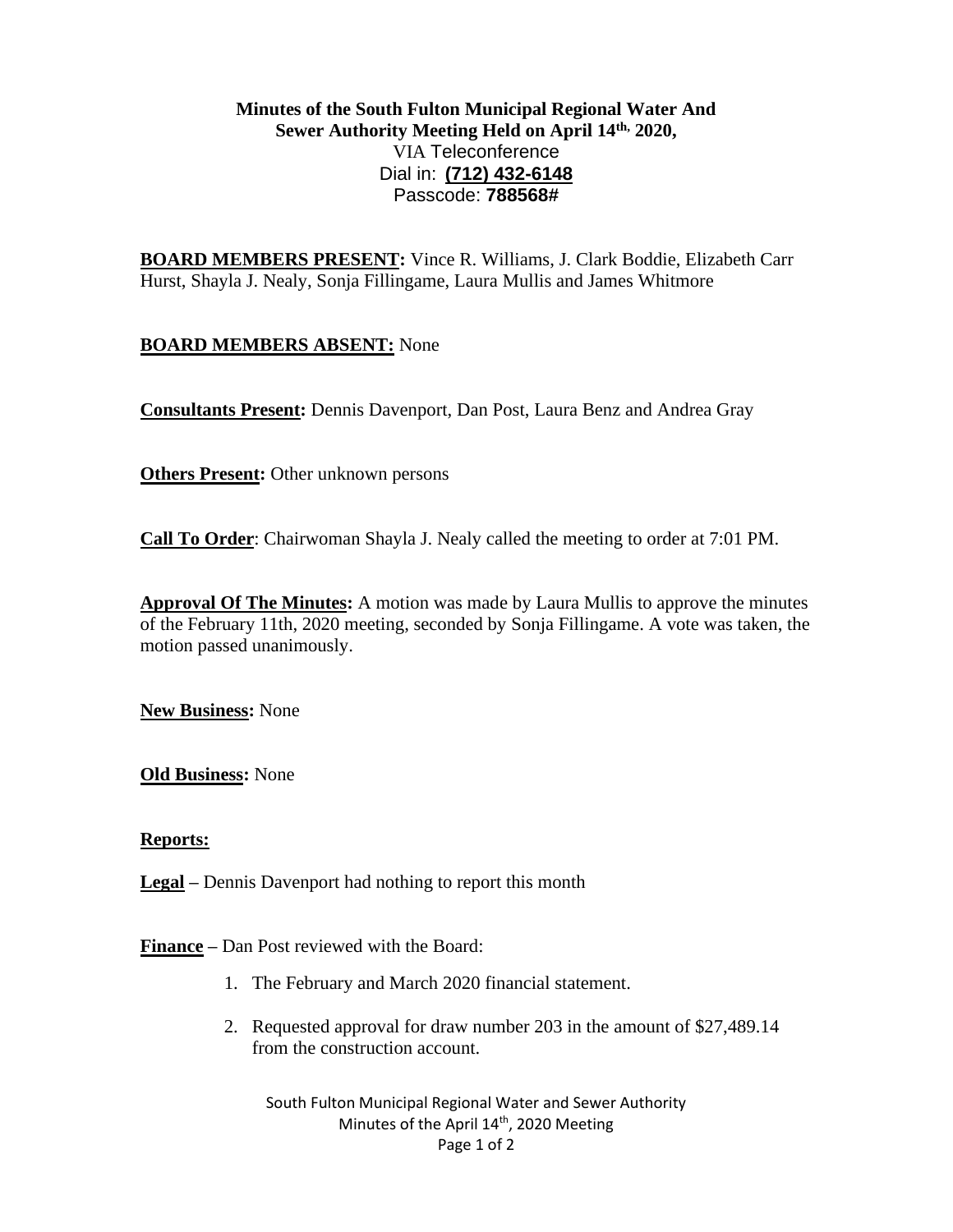Vince R. Williams made a motion to approve draw number 203 in the amount of \$27,489.14 from the construction account seconded by Elizabeth Carr Hurst. A vote was taken, the motion passed unanimously.

**Project Managers** – Laura Benz and Andrea Gray reviewed with the Board:

See attached memorandum for details

- 1. EPD
	- a. Minimum instream flow
	- b. Comment responses
- 2. District Audit
- 3. Water Withdrawal Application Process:
	- a. Treatability Analysis
	- b. Swap
	- c. Draft Permit
- 4. Mitigation Credits
	- a. Compensatory Mitigation

**Legal –** Dennis Davenport stated that there is no new news from the legislators concerning the Authorities name change and advertising process.

# **Executive Session:** None

Vince R. Williams made a motion to adjourn the meeting, seconded by J. Clark Boddie. A vote was taken, the motion passed unanimously.

The meeting adjourned at 7:19 PM

May 12<sup>th,</sup> 2020

Shayla J. Nealy, Chairwoman Date Minutes Approved by Board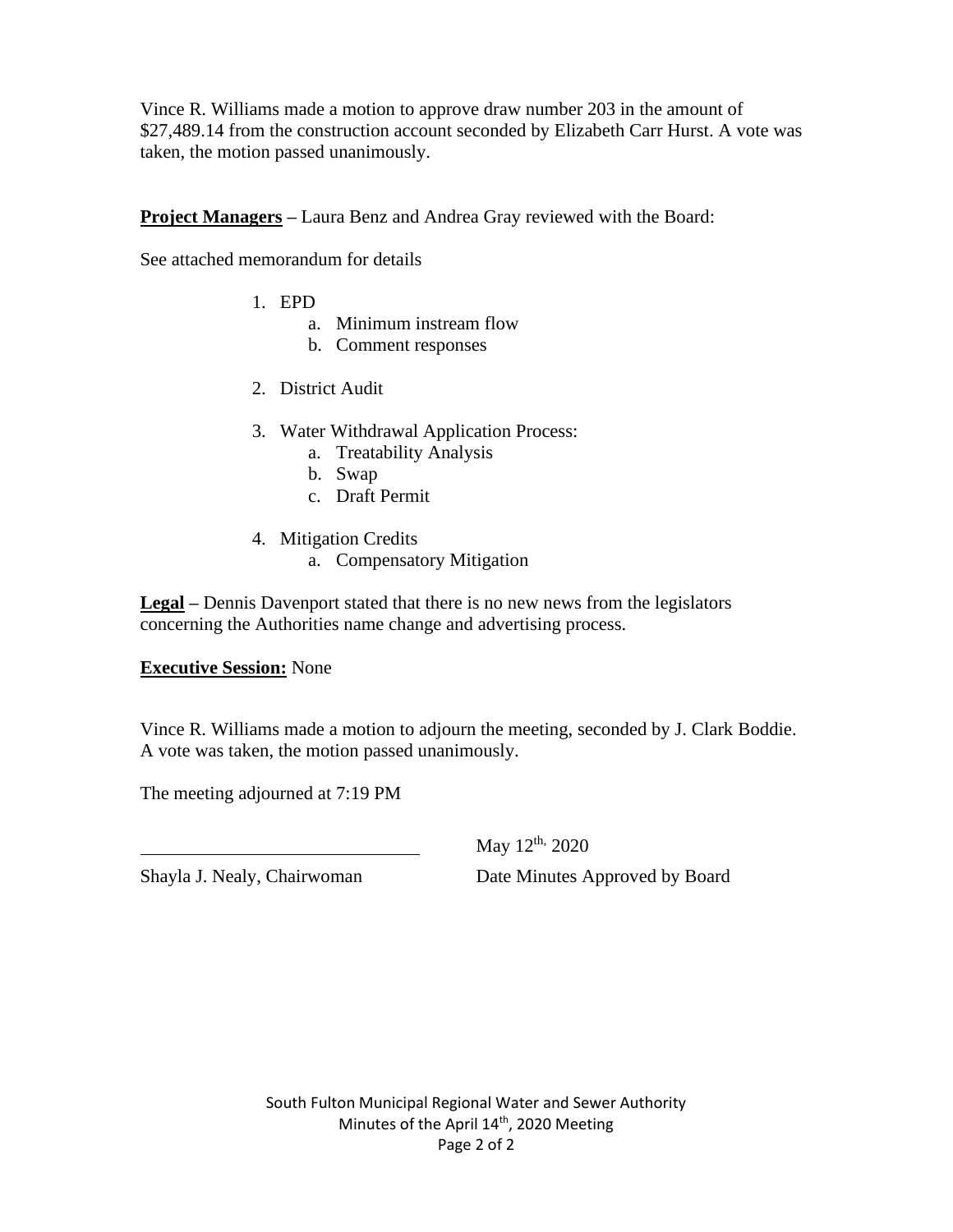# **MEMORANDUM TELEPHONE CONFERENCE – DISTRIBUTED BY EMAIL**

| To:   | S. Fulton Municipal Regional Water & Sewer Authority Member Cities Councils<br>(Fairburn, Palmetto and Union City) |
|-------|--------------------------------------------------------------------------------------------------------------------|
| From: | Laura Benz & Andrea Gray                                                                                           |
| Date: | <b>April 14, 2020</b>                                                                                              |
| Re:   | <b>S. Fulton Authority Project Update</b>                                                                          |

#### **Water Withdrawal Application/Process:**

*Minimum Instream Flow:* By email correspondence EPD agreed that the alternative NDF was not materially different from the prior contemplated flow requirements and would be incorporating it within the draft permit. This will allow the Authority to meet its full 13.25 mgd need 365 days per year. The Authority's consultants continue to follow-up with EPD regarding issuance of approval.

*Comment Responses:* The comment responses were submitted to EPD on January 30, 2020. EPD confirmed receipt of the documents and are in the process of reviewing the submittal and preparing its responses for the administrative record. EPD has determined it will issue another 30-day public comment period and will simultaneously publish the response to comments received in the last public comment period. EPD will provide the Authority an opportunity to see the draft permit prior to publication for comments.

*District Audits:* The Atlanta Regional Commission ("ARC") and the Metropolitan North Georgia Water Planning District ("MNGWPD") aid communities in completing audit documentation. Fairburn, Palmetto, and Union City representatives met with ARC and MNGWPD representatives and revised audits were submitted on January 14, 2020. EPD provided comments to Union City on January 30, 2020, Palmetto on January 31, 2020 and Fairburn on February 18, 2020. Prior to the COVID-19 pandemic restrictions, all three cities planned on submitting updated plans by the end of March. On April 1, 2020, EPD auditor Dillon Rodenbaugh emailed each City requesting an update and offered additional time to respond given the COVID-19 pandemic. Palmetto submitted its updated plan on April 1<sup>st</sup>, Fairburn anticipates submittal this week and Union City plans to submit by April 17th.

*Treatability Analysis*: An engineering report will be required as a part of the Water System Permit (a separate permit required to operate the system which is issued upon construction of the facilities).

*SWAP*: A copy of the SWAP was provided to Authority members for review and comment, with all comments being forwarded for incorporation into the final document on March 27, 2020. The Authority's consultants will be provided a final copy and will distribute it to the Authority.

*Next Steps*: Coordinate with EPD regarding the draft permit, update the engineering RFP for the preliminary engineering work and refine the budget and cost estimates accordingly and evaluate sources of funds including additional GEFA loans.

### **Compensatory Mitigation**

*Site Specific Sites:* The closing has been modified to be on or before December 31, 2020 and the Authority has received its payment of \$5,000.00 for the extension.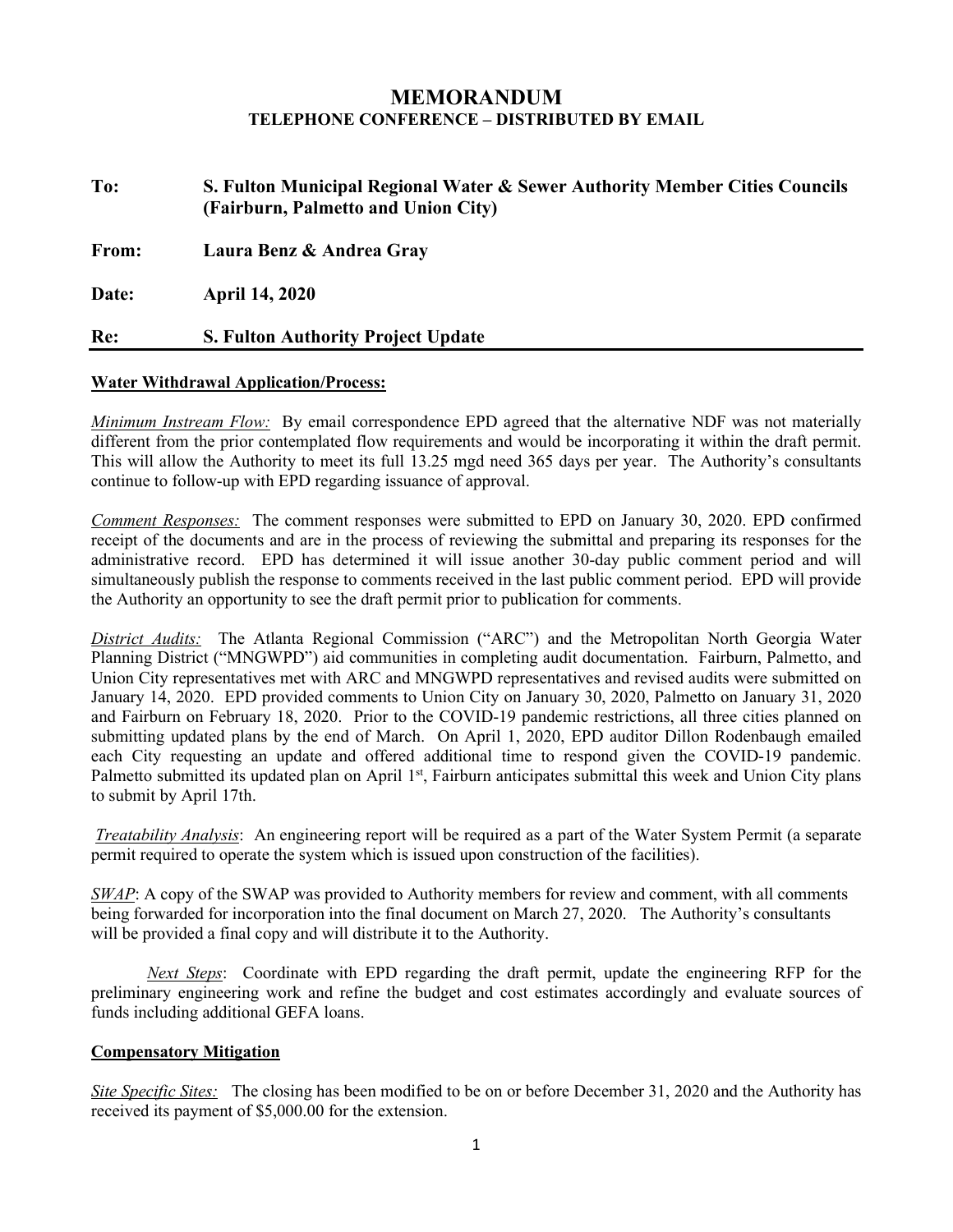## *Resale of Mitigation Credits:*

Monastery: Since the last update in March, the Authority received payment for the sale of 22.32 wetland credits for \$435,240.00 and 8.96 credits for \$174,720.00 for a total of \$609,690.00. An additional sale of 5.28 credits closed and payment to the Authority in the amount of \$110,880.00 is pending. There are credit reservations for 1.23 credits with the Authority having an additional 1.07 wetland credits available. Correspondence releasing the Authority's interest in the 34.96 wetland credits was submitted to the USACE.

Blue Creek: No additional Statement of Credit Availability forms have been executed.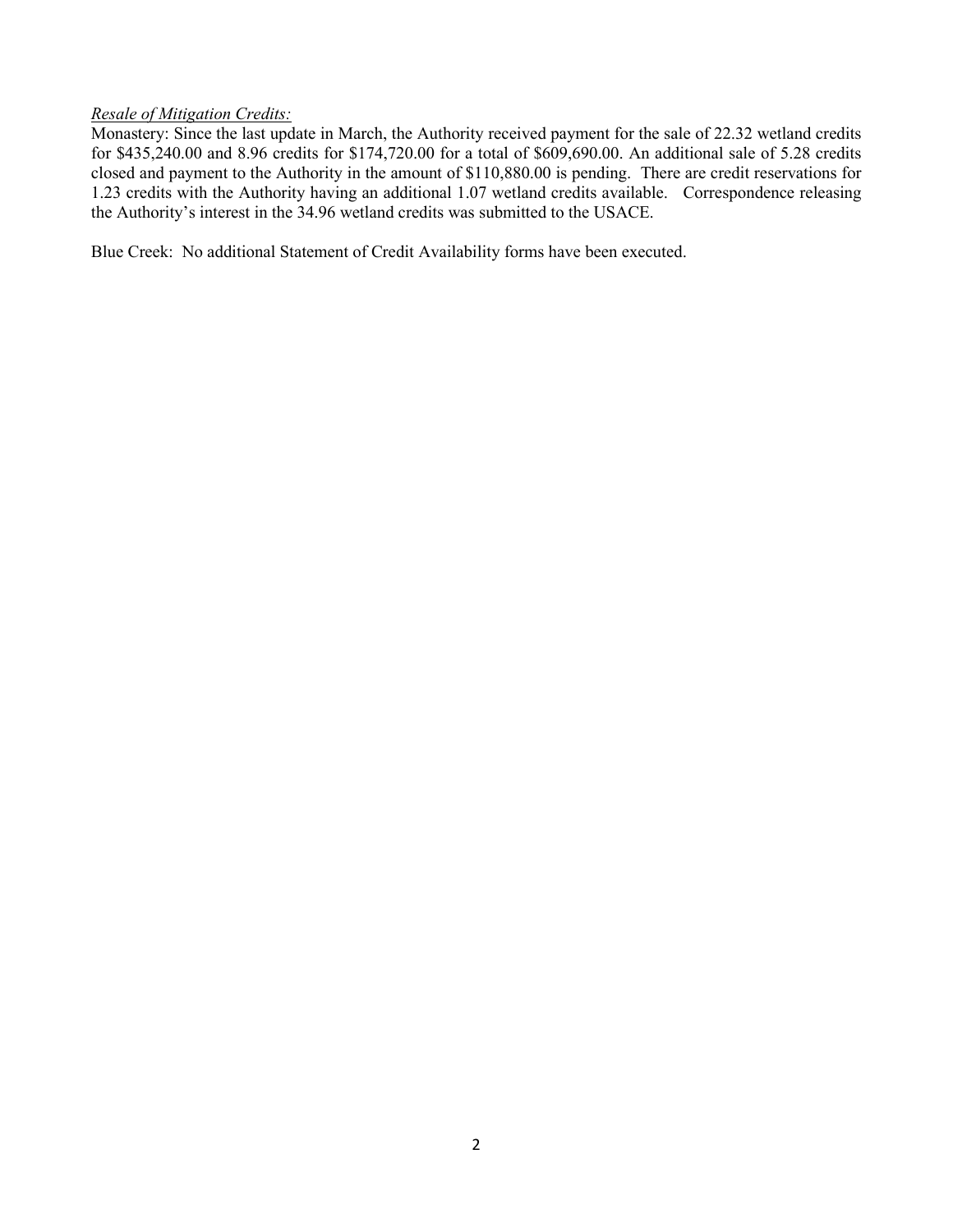| South Fulton Municipal Regional Water & Sewer Authority Mitigation Credit Sales |              |                                           |                              |                             |               |                           |                       |  |                      |                         |                                     |
|---------------------------------------------------------------------------------|--------------|-------------------------------------------|------------------------------|-----------------------------|---------------|---------------------------|-----------------------|--|----------------------|-------------------------|-------------------------------------|
| updated 3-10-2020                                                               |              |                                           |                              |                             |               |                           |                       |  |                      |                         |                                     |
| <b>Stream Credits from Blue Creek Mitigation Bank</b>                           |              |                                           |                              |                             |               |                           |                       |  |                      |                         |                                     |
| <b>Total Credits Purchased by Authority</b>                                     | 108,532.55   |                                           |                              |                             |               |                           |                       |  |                      |                         |                                     |
| Base Value Paid by Authority per credit                                         | \$18.50      |                                           |                              |                             |               |                           |                       |  |                      |                         |                                     |
| <b>Royalty Amount</b>                                                           | 8%           |                                           |                              |                             |               |                           |                       |  |                      |                         |                                     |
| Credits sold or reserved as of 2/11/2020                                        | 746.17       |                                           |                              |                             |               |                           |                       |  |                      |                         |                                     |
|                                                                                 |              |                                           |                              |                             |               |                           |                       |  |                      |                         |                                     |
| <b>Purchaser Name</b>                                                           | <b>Stage</b> | <b>Number of Credits</b> Price Per Credit |                              | <b>Total Purchase Price</b> |               | Refund at \$18.50/credit  | Royalty at 8%         |  | <b>Total Revenue</b> | <b>Payment Received</b> | <b>Credit Release Sent to Corps</b> |
| <b>Genesse Subdivision</b>                                                      | Closed       | 629.91                                    | \$35.00                      | \$22,046.85                 | <sup>\$</sup> | 11.653.34                 | \$1,763.75            |  | \$13,417.08          | 12/20/2019              | Feb 2 2020                          |
| Fulton Industrial Park Phase 1                                                  | Closed       | 116.26                                    | \$45.00                      | \$5,231.70                  |               | 2,150.81                  | \$418.54              |  | \$2,569.35           | 12/20/2019              | Feb 2 2020                          |
|                                                                                 |              |                                           |                              |                             |               |                           |                       |  |                      |                         |                                     |
|                                                                                 |              |                                           |                              |                             |               |                           |                       |  |                      |                         |                                     |
| Totals                                                                          |              | 746.17                                    |                              |                             | $\mathcal{S}$ | 13,804.15                 | \$2,182.28            |  | \$15,986.43          |                         |                                     |
| <b>Balance of Credits Remaining</b>                                             |              | 107,786.38                                |                              |                             |               |                           |                       |  |                      |                         |                                     |
|                                                                                 |              |                                           |                              |                             |               |                           |                       |  |                      |                         |                                     |
|                                                                                 |              |                                           |                              |                             |               |                           |                       |  |                      |                         |                                     |
|                                                                                 |              |                                           |                              |                             |               |                           |                       |  |                      |                         |                                     |
| Wetland Credits from Monastery of the Holy Spirit                               |              |                                           |                              |                             |               |                           |                       |  |                      |                         |                                     |
| <b>Total Credits Purchased by Authority</b>                                     | 42.54        |                                           |                              |                             |               |                           |                       |  |                      |                         |                                     |
| Base Value Paid by Authority per credit                                         | \$12,000.00  |                                           |                              |                             |               |                           |                       |  |                      |                         |                                     |
| Royalty Amount if \$50K/credit or less                                          | 15%          |                                           |                              |                             |               |                           |                       |  |                      |                         |                                     |
| Royalty Amount if over \$50K/credit                                             | 20%          |                                           |                              |                             |               |                           |                       |  |                      |                         |                                     |
| Credits sold or reserved as of 2/11/2020                                        | 41.47        |                                           |                              |                             |               |                           |                       |  |                      |                         |                                     |
| <b>Purchaser Name</b>                                                           | <b>Stage</b> | <b>Number of Credits</b>                  | <b>Price Per Credit</b>      | <b>Total Purchase Price</b> |               | Refund at \$12,000/credit | Royalty at 15% or 20% |  | <b>Total Revenue</b> | <b>Payment Received</b> | <b>Credit Release Sent to Corps</b> |
| <b>SAIA Motor</b>                                                               | Reserved     | 0.88                                      | 50,000.00 \$                 | 44,000.00 \$                |               | $10,560.00$ \$            | $6,600.00$ \$         |  | 17,160.00            | Credits Reserved        | Pending closing and payment         |
| Brandy Lane Realignment and Pipe Replacement                                    | Closed       | 3.68                                      | 50,000.00 \$                 | 184,000.00 \$               |               | 44,160.00 \$              | 27,600.00 \$          |  | 71,760.00            | Paid                    | April 14 2020                       |
| <b>Storage Unit</b>                                                             |              | 0.35                                      | 50,000.00 \$                 | 17,500.00 \$                |               | $4,200.00$ \$             | $2,625.00$ \$         |  | 6,825.00             | <b>Credits Reserved</b> | Pending closing and payment         |
| <b>Forsyth County</b>                                                           | Closed       | 22.32                                     | 50,000.00 \$                 | 1,116,000.00 \$             |               | 267,840.00 \$             | 167,400.00 \$         |  | 435,240.00           | Paid                    | April 14 2020                       |
| City of Gainesville                                                             | Closed       | 8.96                                      | 50,000.00 \$                 | 448,000.00 \$               |               | 107,520.00 \$             | 67,200.00 \$          |  | 174,720.00           | Paid                    | April 14 2020                       |
| GDOT PI # 0008430                                                               | Closed       | 5.28                                      | 60,000.00 \$<br>$\mathbf{s}$ | 316,800.00                  |               | 63,360.00 \$              | 47,520.00 \$          |  | 110,880.00           | Pending                 | Pending closing and payment         |
| Totals                                                                          |              | 41.47                                     |                              |                             |               | 497,640.00 \$             | 318,945.00 \$         |  | 816,585.00           |                         |                                     |
| <b>Balance of Credits Remaining</b>                                             |              | 1.07                                      |                              |                             |               |                           |                       |  |                      |                         |                                     |